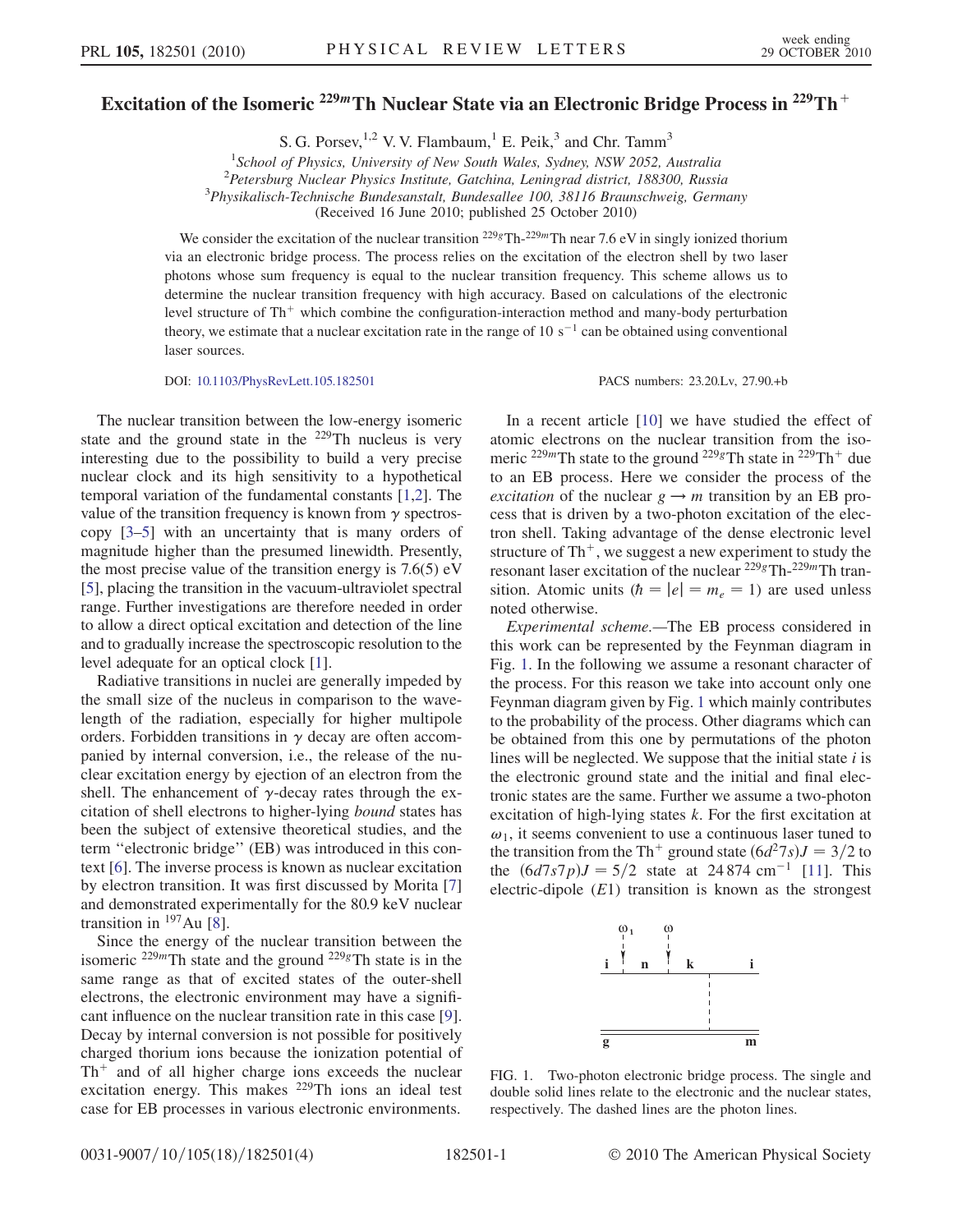emission line in the  $Th<sup>+</sup>$  spectrum and it can be excited efficiently in collisionally cooled ion clouds in a radio frequency trap [[12\]](#page-3-10). As a result, only the  $\left(\frac{6d7s7p}{J} - \frac{6d7s7p}{J}\right)$  $5/2$  state needs to be accounted for in the sum over intermediate states  $n$  in Fig. [1](#page-0-0). We also note that the monitoring of the fluorescence resulting from excitation of the  $\left(\frac{6d^27s}{J} = \frac{3}{2} \rightarrow \frac{6d7s}{D} \right)$  = 5/2 transition allows us to detect the excitation of  $229 \text{Th}^+$  ions from the nuclear ground state to the isomeric state, making use of the differences between the hyperfine structure characteristics of electronic transitions in  $229mTh^{+}$  and in  $229gTh^{+}$  [[1](#page-3-0)].

The second excitation step with frequency  $\omega$  gives rise to the excitation of higher-lying states  $k$ . Their decay to the ground state is accompanied by the nuclear  $g \rightarrow m$  transition and leads to the appearance of isomeric  $Th<sup>+</sup>$  ions in the electronic ground state. For this excitation scheme, energy conservation implies that  $\omega_1 + \omega = \omega_N$ , where  $\omega_1$  and  $\omega$  are the frequencies of the incident photons, and  $\omega_N = E_m - E_g$  is the nuclear transition frequency as determined by the difference between the energies of the isomeric state  $E_m$  and the ground state  $E_g$ .

This excitation scheme offers the prospect to determine the nuclear transition frequency  $\omega_N$  with the accuracy afforded by high-resolution laser spectroscopy. In an experiment based on this scheme, one would use a widely tunable laser source to produce narrow-bandwidth radiation with variable frequency  $\omega$ . If the laser frequency is scanned over the nuclear resonance, the probability of excitation to the isomeric state exhibits a resonance peak. In an ion-trap experiment with collisionally cooled  $^{229}Th^+$ ions, the width of the resonance is determined essentially by Doppler broadening and by the combined linewidth of the employed laser sources. If one assumes saturated excitation to the state *n* and a fixed detuning of  $\omega$  relative to the electronic transitions  $n \rightarrow k$ , the probability of the EB process shown in Fig. [1](#page-0-0) is proportional to the spectral intensity of the laser field at  $\omega$ .

Based on the result of Ref. [[5](#page-3-3)] we assume that the most interesting range of the electronic excitations is around 7.6 eV  $\approx 61300 \text{ cm}^{-1}$ . Following this assumption, we expect that in the sum over the intermediate states  $k$  the atomic energy levels lying between 60 000 and  $64,000 \text{ cm}^{-1}$  will give the predominant contribution to the probability of the EB process. Unfortunately, these energy levels are not yet identified experimentally. Therefore all the following results are based on ab initio calculations. As we noted in [\[10\]](#page-3-8), the achieved accuracy of calculations of the high-lying states of  $Th<sup>+</sup>$  is at the level of several percent. This is not sufficient to reliably predict the resonance enhancement occurring in the EB process. Hence, the experimental identification of the energy levels should be considered as the next step towards realizing the method considered here.

Because at present very accurate calculations are not needed, we will make one more assumption simplifying the calculations. We assume that only one intermediate state *n*, the state at 24 874 cm<sup>-1</sup>, contributes to the probability of the EB process and that 100% population of this state can be achieved. As a result, the frequency  $\omega_1$  is assumed to be fixed at  $24874 \text{ cm}^{-1}$  and the process which we discuss in the following can be described by the dia-gram represented by Fig. [2](#page-1-0), where the state at  $24874 \text{ cm}^{-1}$ is denoted as t and is considered as the initial state.

Calculation.—Figure [2](#page-1-0) shows an EB process that relies on the absorption of an incident photon. As we mentioned in Ref. [\[13\]](#page-3-11), an EB process of this type can be effectively treated as a ''generalized'' electric-dipole transition from the initial to the final state. If the incident radiation with spectral intensity  $I_{\omega}$  is isotropic and unpolarized, the relation between the probabilities  $W_{ab}$  of a spontaneous transition  $a \rightarrow b$  and  $W_{ba}^{in}$  of the corresponding induced transition  $b \rightarrow a$  is given by [[14](#page-3-12)]

$$
W_{ba}^{\text{in}} = W_{ab} \frac{4\pi^3 c^2}{\omega^3} I_{\omega}.
$$
 (1)

<span id="page-1-2"></span>The spontaneous EB process can be formally described by the mirror image of Fig. [2](#page-1-0) with an outgoing photon arrow. The general formalism was discussed in detail in two recent articles [[10,](#page-3-8)[13](#page-3-11)]. Assuming the resonance character, the expression for the probability of the spontaneous EB process  $\Gamma_{EB}$  can be written as [\[10](#page-3-8)]

$$
\Gamma_{EB} \approx \frac{4}{9} \left(\frac{\omega}{c}\right)^3 \frac{|\langle I_g || \mathcal{M}_1 || I_m \rangle|^2}{(2I_m + 1)(2J_t + 1)} G_2,\tag{2}
$$

where  $\mathcal{M}_1$  is the magnetic-dipole nuclear moment and  $|I_g\rangle = 5/2^+$  [633] and  $|I_m\rangle = 3/2^+$  [631] are the ground and the isomeric nuclear state, respectively, given in their Nilsson classification.  $J_i$  is the electron total angular momentum of the initial state and  $\omega = \omega_N - \omega_1$  is the frequency of an absorbed photon. The explicit expression for the coefficient  $G_2$  was derived in [[13\]](#page-3-11) and reads as

<span id="page-1-1"></span>
$$
G_2 = \sum_{J_k} \frac{1}{[J_k]} \left| \sum_{\gamma_s} \frac{\langle \gamma_i J_i || \mathcal{T}_1 || \gamma_s J_k \rangle \langle \gamma_s J_k || D || \gamma_t J_i \rangle}{\omega_{si} - \omega_N + i \Gamma_s / 2} \right|^2, \tag{3}
$$

<span id="page-1-0"></span>with  $\omega_{si} \equiv \varepsilon_s - \varepsilon_i$ . Here  $[J_k] \equiv 2J_k + 1$ ,  $\varepsilon_i$  denotes the energy of level *l*,  $\mathcal{T}_1$  is the electronic magnetic-dipole hyperfine coupling operator,  $D$  is the electric-dipole



FIG. 2. Simplified Feynman diagram of the considered electronic bridge process. Here it is assumed that the first excitation step leads to efficient population of the state  $\left(\frac{6d7s}{7p}\right)J = \frac{5}{2}$  at 24 874 cm<sup>-1</sup>, which is denoted as t.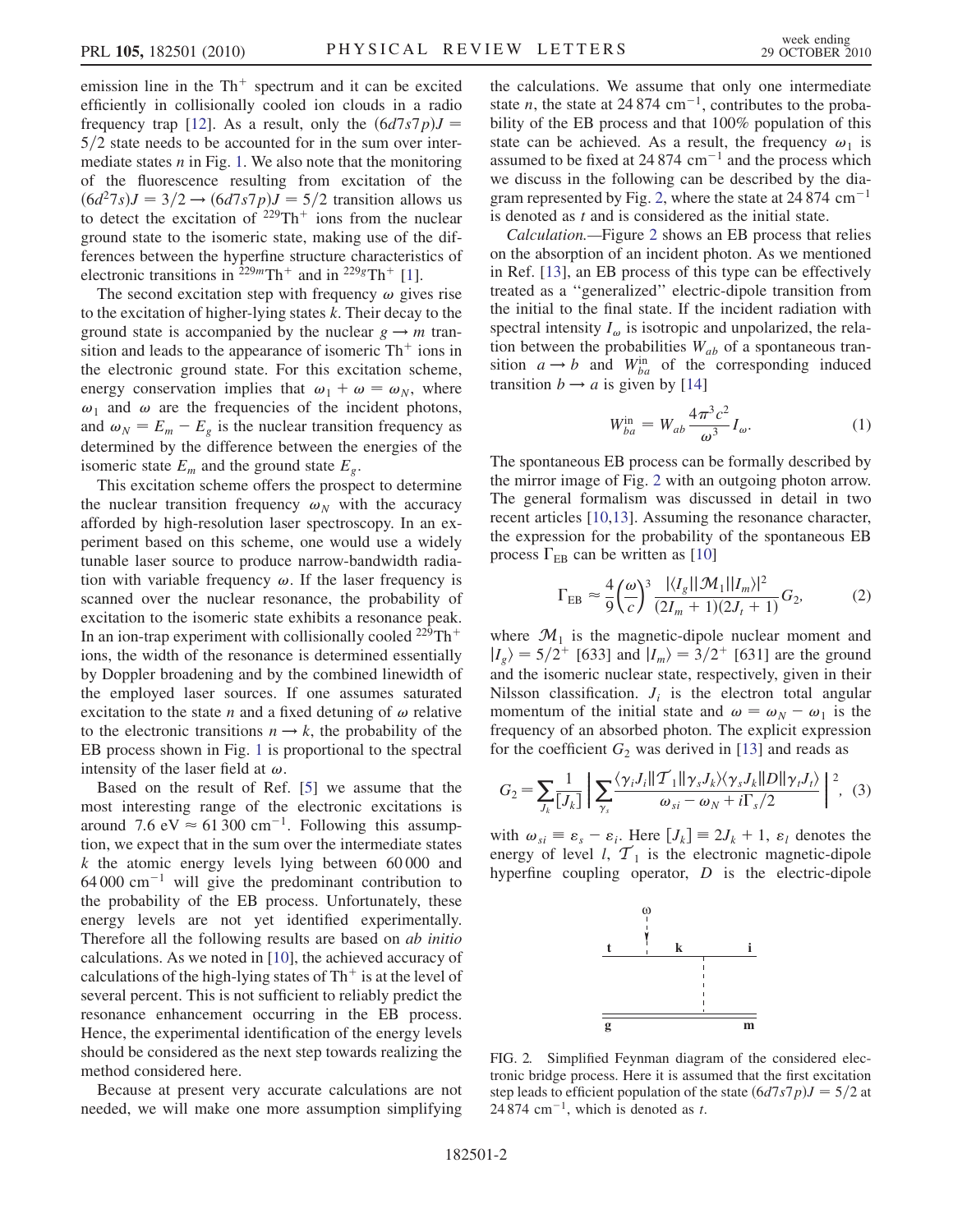moment operator, and  $\gamma_s$  encapsulates all other electronic quantum numbers. The explicit expressions for the matrix elements of the operators  $\overline{T}_1$  and D are given in Ref. [[13\]](#page-3-11). The possible values of the total angular momentum  $J_k$  are determined by the selection rules of the operators  $\mathcal{T}_1$  and D. In our case  $J_i = 3/2$  and  $J_t = 5/2$  and, correspondingly,  $J_k = 3/2$  and  $5/2$ .

<span id="page-2-0"></span>In the following we will use the dimensionless quantity  $\beta_{M1}$  introduced in Ref. [\[13\]](#page-3-11) and defined as the ratio of the probability  $\Gamma_{EB}$  to the probability of the spontaneous M1 radiative nuclear  $m \rightarrow g$  transition  $\Gamma_N$ :

$$
\beta_{M1} = \frac{\Gamma_{EB}}{\Gamma_N} \approx \left(1 - \frac{\omega_1}{\omega_N}\right)^3 \frac{G_2}{3(2J_t + 1)}.
$$
 (4)

We use the method of calculation described in detail in Ref. [\[10\]](#page-3-8). We consider  $Th^+$  as an ion with three valence electrons above the closed-shell core  $[1s^2, \ldots, 6p^6]$ and employ the  $CI + MBPT$  approach combining the configuration-interaction (CI) method in the valence space with many-body perturbation theory (MBPT) for corepolarization effects [[15](#page-3-13)]. At the first stage we solved Dirac-Hartree-Fock (DHF) equations [[16](#page-3-14)] in  $V^{N-3}$  approximation and then we determined the  $5f$ ,  $6d$ ,  $7p$ ,  $7s$ , and  $8s$ orbitals from the frozen-core DHF equations. The virtual orbitals were found with the help of a recurrent procedure [\[17\]](#page-3-15). The one-electron basis set included  $1s-18s$ ,  $2p-17p$ ,  $3d-16d$ , and  $4f-15f$  orbitals on the CI stage.

We formed the configuration spaces allowing all possible (up to triple) excitations from the  $6d^27s$  configuration (for the even states) and from the  $5f7s^2$  configuration (for the odd states) to the  $7s-13s$ ,  $7p-12p$ ,  $6d-11d$ , and 5f–10f shells. It allows us to take into account most completely the configuration interaction for all considered states.

The energies and the wave functions are determined from the eigenvalue equation in the model space of the valence electrons  $H_{\text{eff}}(E_p)|\Phi_p\rangle = E_p|\Phi_p\rangle$ . The effective Hamiltonian is defined as  $H_{\text{eff}}(E) = H_{\text{FC}} + \Sigma(E)$ , where  $H_{FC}$  is the relativistic three-electron Hamiltonian in the frozen-core approximation and  $\Sigma(E)$  is the energydependent core-polarization correction. We also introduce an effective electric-dipole operator  $D_{\text{eff}}$  and an operator  $(\mathcal{T}_1)_{\text{eff}}$  acting in the model space of valence electrons. These operators were obtained within the relativistic random-phase approximation (RPA) [\[18](#page-3-16)[,19\]](#page-3-17).

Results and discussion.—In the following, we assume that the value of  $\omega_N$  is between 60 000 and 64 000 cm<sup>-1</sup>, which corresponds to the range 7.4–7.9 eV, and suppose that the main contribution to  $G_2$ [see Eq. ([3](#page-1-1))] comes from intermediate states lying in this range. In [\[13\]](#page-3-11) we discussed that the largest value of  $\beta_{M1}$  is expected if the initial and intermediate states  $k$  (see Fig. [2](#page-1-0)) are connected by an  $E1$  transition. Then the states t and k are of opposite parity and we have to consider the transition  $\left(\frac{6d}{7s^7p}\right)$ ,  $J = 5/2 \frac{E_1}{r} k \frac{T_1}{r} (6d^2 7s, J = 3/2).$ 

<span id="page-2-2"></span>Using Eq. [\(3](#page-1-1)) we obtain

$$
G_2 \approx \sum_{J_k=3/2}^{5/2} \frac{1}{[J_k]} \sum_{\gamma_n} \frac{R_{n,J_k}}{(\omega_{ni} - \omega_N + i \Gamma_n/2)^2},
$$
 (5)

where the quantity  $R_{n,J_k}$  is determined as

$$
R_{n,J_k} \equiv |\langle 6d^27s, J = 3/2||\mathcal{T}_1||\gamma_n J_k \rangle \langle \gamma_n J_k||D||6d7s7p,
$$
  

$$
J = 5/2 \rangle|^2.
$$
 (6)

As follows from Eq. ([4](#page-2-0)), the equation for  $\beta_{M1}$  reads as

$$
\beta_{M1} \approx \frac{1}{18} \left( 1 - \frac{\omega_1}{\omega_N} \right)^3 G_2 \approx 0.012 \times G_2, \tag{7}
$$

where we took into account that the quantity  $\omega_1/\omega_N \simeq 0.4$ if  $\omega_N$  is between 60 000 and 64 000 cm<sup>-1</sup>.

High-lying energy levels of  $Th<sup>+</sup>$  in the range from 60 000 to 64 000  $\text{cm}^{-1}$  were determined theoretically in [\[10\]](#page-3-8). [I](#page-2-1)n Table I we list the values of the coefficients  $R_{n,J,k}$ found for the even-parity states in the frame of the  $CI +$  $MBPT + RPA$  approximation. The good correspondence between experimental and theoretical levels at lower energies makes us confident that the level structure is complete for the considered electron configurations. We expect that there will be more levels from other configurations but that the coefficients  $R$  for configurations with multiple electron excitations are smaller than the dominant ones calculated here.

Using Eq. ([5\)](#page-2-2), the tabulated coefficients  $R_{n,J_k}$ , and energy values we can find  $G_2$  and  $\beta_{M1}$  for a given value of  $\omega_N$ . The values of  $G_2$  and  $\beta_{M1}$  depend critically on the position of  $\omega_N$  relative to the electronic levels. This is indicated in Fig. [3](#page-3-18), which shows the variation of  $G_2$  with  $\omega_N$  in the considered wave number range. As seen from this figure,  $G_2 \geq 800$  if  $\omega_N$  lies within the range of the elec-tronic energy levels listed in Table [I.](#page-2-1) For  $\omega_N$  = 7.6 eV [[5](#page-3-3)],

<span id="page-2-1"></span>TABLE I. Calculated energy levels (see text) in the range from 60 000 to 64 000 cm<sup>-1</sup> and coefficients  $R_{n,J}$ .  $\Delta_n$  is the difference between the energies of the excited state and the ground state. The notation  $y[x]$  means  $y \times 10^x$ .

| n                 | J   | $\Delta_n^{\ a}$ (cm <sup>-1</sup> ) | $R_{n,J}$ (a.u.) |
|-------------------|-----|--------------------------------------|------------------|
| 5f6d7p            | 3/2 | 60287                                | $3 -4 $          |
| 6d7s8s            | 5/2 | 60416                                | $3[-2]$          |
| 5f6d7p            | 5/2 | 60462                                | $2[-1]$          |
| 6d7s8s            | 3/2 | 61763                                | $2[-3]$          |
| $5f^26d$          | 5/2 | 61996                                | $5[-4]$          |
| $6d^28s$          | 5/2 | 62345                                | $1[-5]$          |
| 6d7s8s            | 3/2 | 62927                                | $9[-4]$          |
| $6d^27d$          | 5/2 | 63308                                | $2[-2]$          |
| $6d^27d$          | 3/2 | 63381                                | $4[-3]$          |
| $6d^27d$          | 3/2 | 63729                                | $3[-4]$          |
| $6d^28s + 6d7s8s$ | 5/2 | 63955                                | $3[-5]$          |

<sup>a</sup>Reference [[10](#page-3-8)].